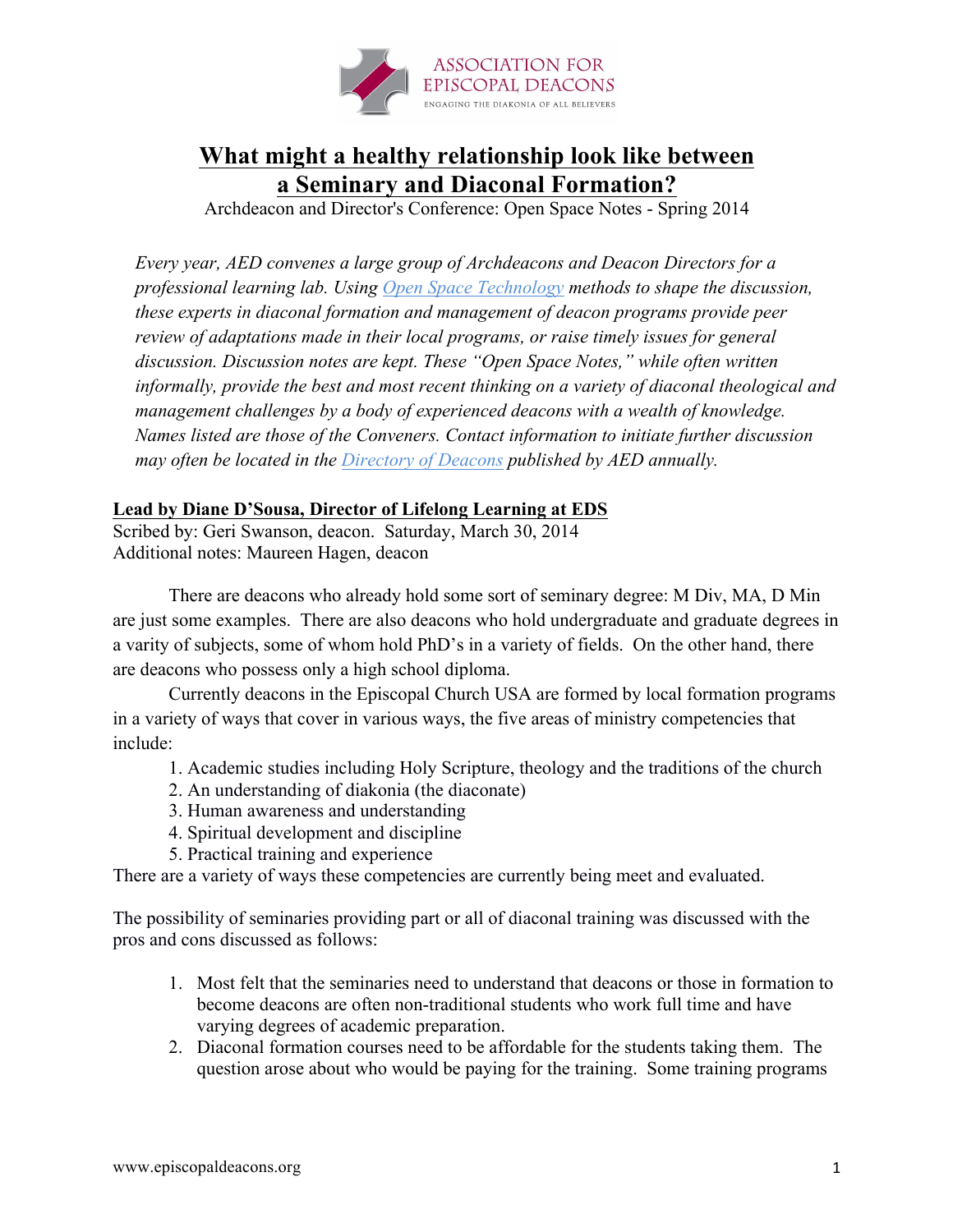

are funded by the diocese, by the parish that raises the deacon up, or by the students themselves.

- 3. Would the seminaries be open to having deacons on their Board of Directors?
- 4. Would deacons be teaching some of the classes, especially those around the understanding of the diaconate?
- 5. Would the credits earned result in a seminary endorsed certificate? Could the credits be used towards a degree, i.e. MA ?
- 6. Would the seminaries offer only the foundational courses in the academic areas of Scripture, theology and traditions of the church? Or would they broaden the scope?
- 7. Will online courses and other forms of distance learning be included as part of the curriculum
- 8. Deacons and diaconal formation students do not live in academic time. They have time constraints around vacation time and family responsibilities.
- 9. Some expressed concerns over "intellectual snobbism" of some institutions of higher learning; others expressed concerns that some seminaries may be looking at deacon programs as a solution to some of their financial struggles.
- 10. Some deacons who attended or are currently attending seminary shared their expierences. Most agreed that the institutions did not really understand what their call was or was soley focused on the formation of priests, which is what they do. It is hoped that more exposure of deacons and/or diaconal aspirants will improve the institutional understanding of what deacons, not transitional deacons, bring to the theological table.
- 11. Will there be opportunities for Continuing Education hours with course work taught through a diaconal lens?
- 12. A deacon formation director is involved in cross-orders formation and has found it fruitful in offering opportunities for shared work.

*Highlighting strengths of collaboration and challenges:*

- Deacons as an eye-opener to the seminary community (students and faulty)
- Personal relationships; colleagues in ministry
- An appreciation of a deacon as different from a transitional deacon
- My (deacon's) commitment: to do my seminary work through a diaconal lens
- Strengthen my diaconal formation
- Allowed me to undertake better what being a deacon means for me.
- Most of the world is unaware that the diaconal lens exists
	- o (What is unique: being out and functioning in the world…)
	- o and how we are all enriched by that view and work
- the life skills of mature students with profession and life experiences
- common experience and expertise in field placement as part of formation
- collaboration deacons on faculty is not common, but would be appreciated
- deacons bring up different issues in classes (e.g. history of diaconate in state, different types of deacons)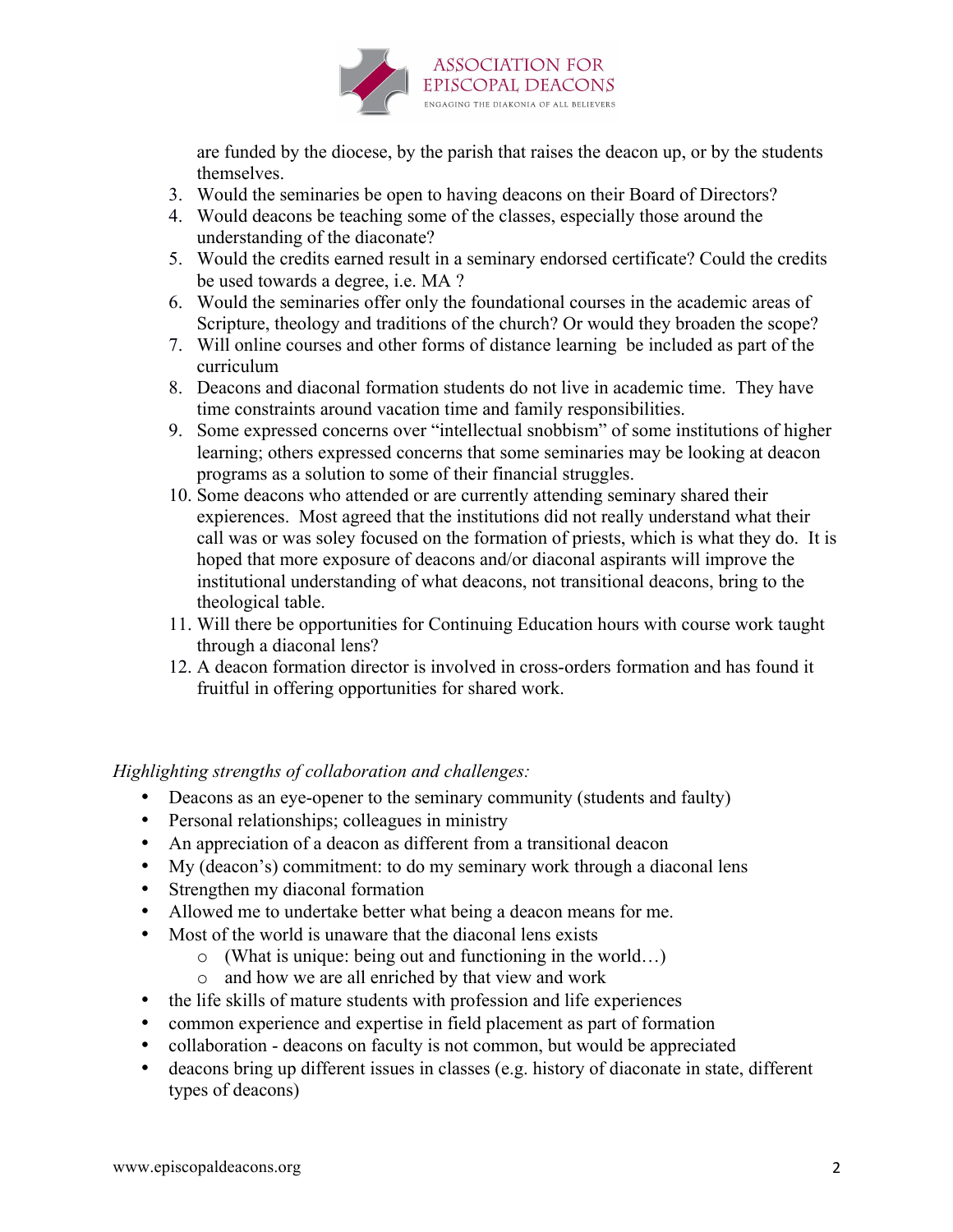

- Jesus is alive and working in the world  $\gg$  the deacon acts to bring that good news back into the church
- Cross-order: forming lay/deacons/priests together
- An opportunity to go to seminary timing of classes
- I want seminary to be worth my time: I don't want to be the sole teacher re: deacons
- Would seminary have a deacon on its ... board ... teaching staff?
- Deacons doing teaching on transitional deacons...
- Are priests threatened by deacons going to seminary? Those not paid having same qualifications  $=$  fear
- Seminaries set up and prepared to teach theology, scripture, tradition. Can they accommodate working people? Are they affordable?
- We want seminaries to know what we (deacons) are
- Residential requirements are challenging
- Diversity within deacons: some academically gifted and prepared, some less so
- Studies => accredited in seminaries. That can be useful for chaplaincy.
- Deacons who want to be chaplains need half courses to be accredited
- Could online courses be open to deacons?
- Needs of deacons: in a job that they need to keep
- Seminary classes can be applied to deacon formation
- Know who each other is/who deacons are
- Creative solution to residency: like the Diocese of South Ohio, one might fly professor in at beginning and end of online program
- Creative solutions and pedagogically sound to online learning
- Teaching of collaboration online and video conferencing
- Flexibility in vision in recognizing experience and credentials
- Recognizing the academic vision/voice/theology/story of the deacons
- Listening to all our calls together
- A team approach to working together
- Continuing education in collaboration with deacons as teachers
- Great quality teachers
- Continuity in fulfilling requirements

## **Challenging aspects of a relationship:**

- Never feeling part of ...
- What's a deacon?
- "I used to be what you are"
- do you have the "chops" to do the work?
- "your vocation is unclear"
- "non traditional"
- less than a priest
- 'classism" (omnivorous presbyterate)
- assuming I'm a priest